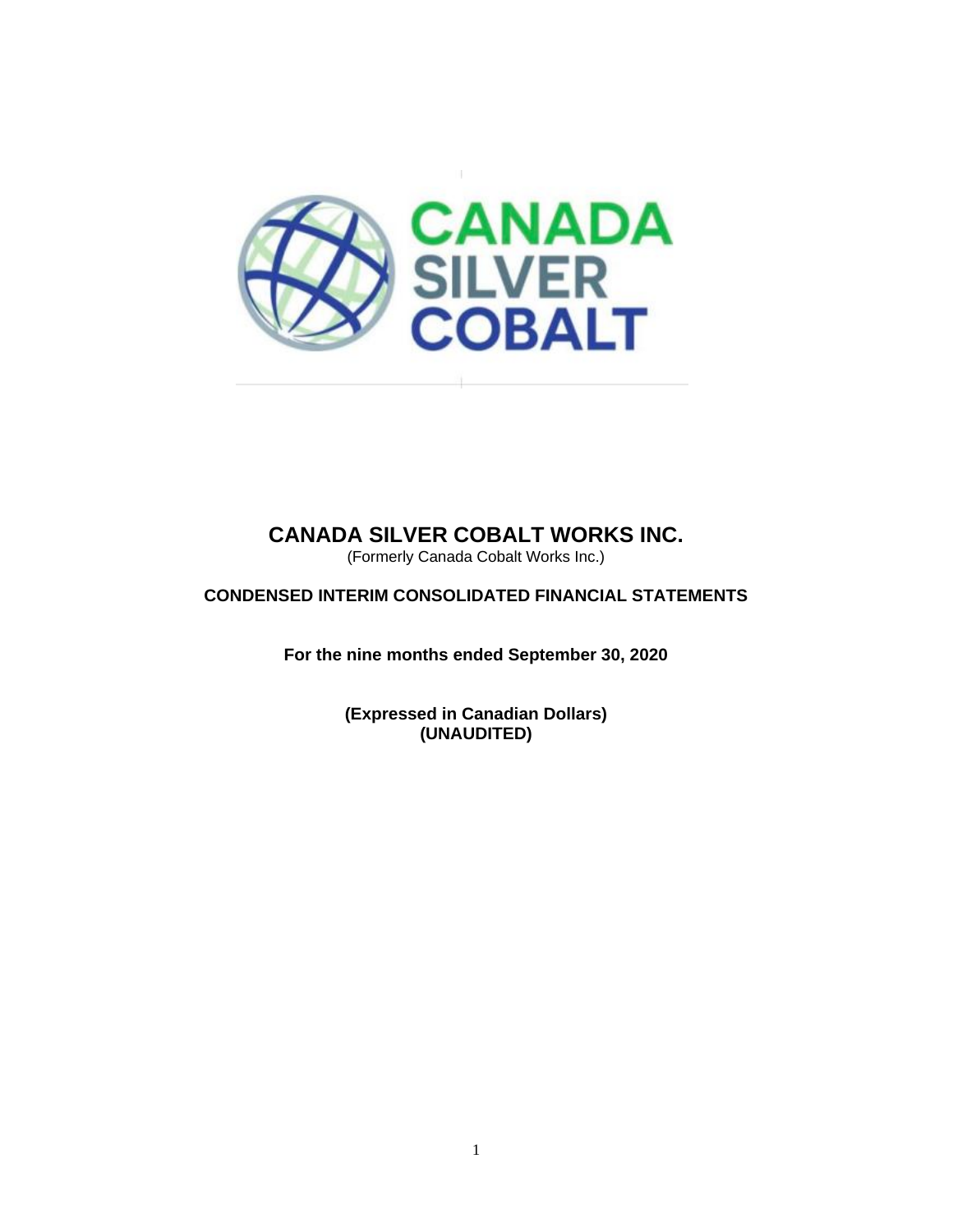#### **CANADA SILVER COBALT WORKS INC. CONDENSED INTERIM CONSOLIDATED FINANCIAL STATEMENTS**

### **NOTICE TO READER**

#### **Responsibility for Financial Statements**

The accompanying unaudited interim condensed consolidated financial statements of Canada Silver Cobalt Works Inc. for the nine months ended September 30, 2020 have been prepared by management in accordance with International Financial Reporting Standards applicable to interim financial statements (see note 2) to the unaudited interim condensed consolidated financial statements). Recognizing that the Company is responsible for both the integrity and objectivity of the unaudited financial statements, management is satisfied that these unaudited interim condensed consolidated financial statements have been fairly presented.

#### **Auditors Involvement**

The external auditors of Canada Silver Cobalt Works Inc. have not audited or performed a review of the unaudited interim condensed consolidated financial statements for the nine months ended September 30, 2020.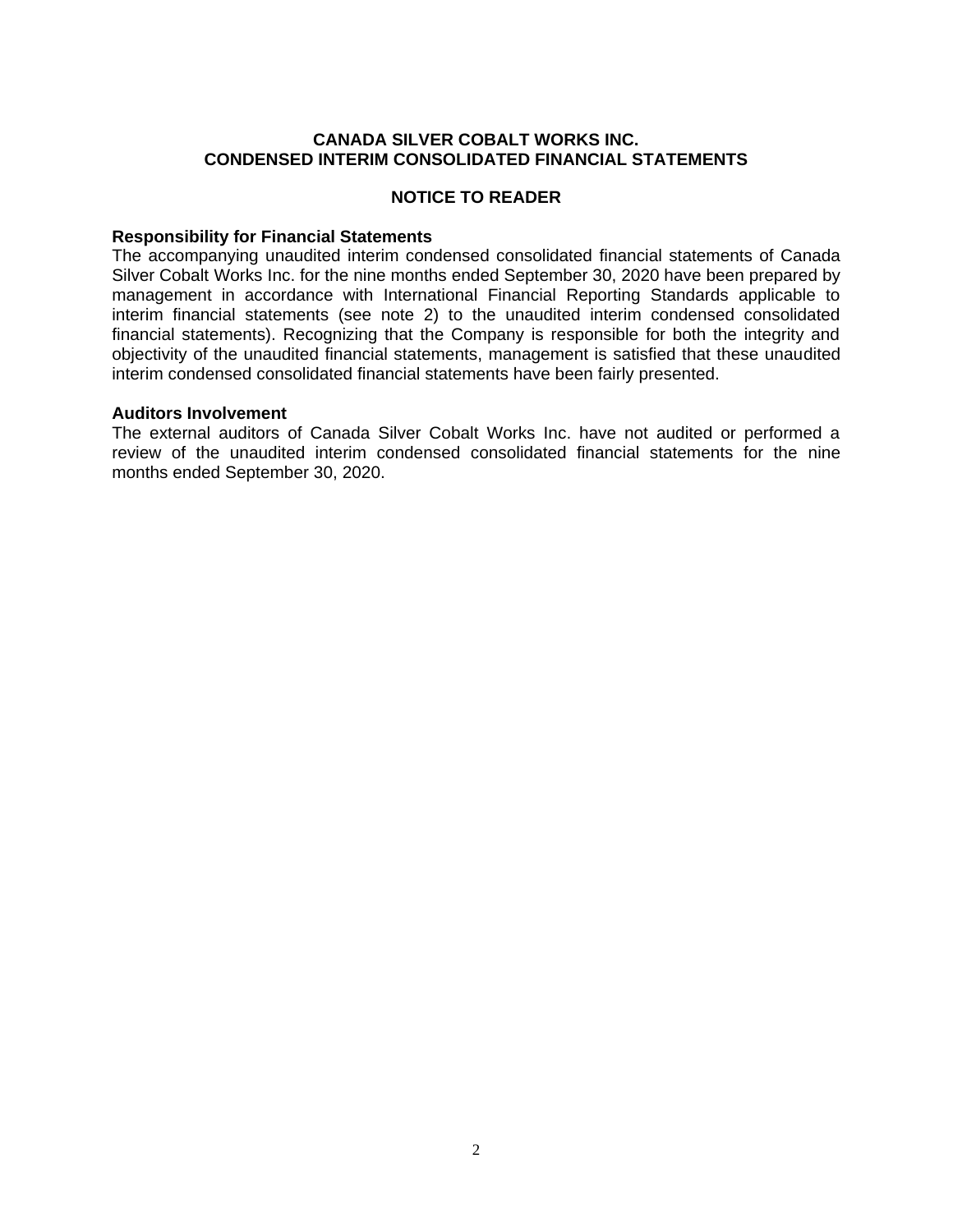(Formerly Canada Cobalt Works Inc)

### Consolidated Statements of Financial Position (Expressed in Canadian Dollars)

|                                        | <b>Notes</b>   | As at                   | As at          |
|----------------------------------------|----------------|-------------------------|----------------|
|                                        |                | September               | December 31,   |
|                                        |                | 30, 2020                | 2019           |
|                                        |                |                         | (Audited)      |
|                                        |                | $\overline{\mathbf{s}}$ | \$             |
| <b>ASSETS</b>                          |                |                         |                |
| <b>Current assets</b>                  |                |                         |                |
| Cash                                   |                | 4,856,239               | 685,715        |
| Amounts receivable                     | 4              | 260,892                 | 126,130        |
| Investment in Polymet                  |                | 996,304                 |                |
| Prepaid expenses                       |                |                         | 50,000         |
| <b>Total Current Assets</b>            |                | 6,113,435               | 861,845        |
|                                        |                |                         |                |
| <b>Fixed assets</b>                    |                |                         |                |
| Equipment                              | 6              | 336,039                 | 287,337        |
| Vehicles                               |                | 148,252                 |                |
| <b>Total Fixed Assets</b>              |                | 484,291                 | 287,337        |
|                                        |                |                         |                |
|                                        |                |                         |                |
|                                        |                |                         |                |
| <b>Total assets</b>                    |                | 6,597,726               | 1,149,182      |
|                                        |                |                         |                |
| <b>EQUITY AND LIABILITIES</b>          |                |                         |                |
|                                        |                |                         |                |
| <b>Liabilities</b>                     |                |                         |                |
| <b>Current liabilities</b>             |                |                         |                |
|                                        | 9              | 465,353                 | 632,322        |
| Trade payables and accrued liabilities |                |                         |                |
|                                        |                |                         |                |
| <b>Total liabilities</b>               |                | 465,353                 | 632,322        |
| Equity                                 |                |                         |                |
| Share capital                          | $\overline{7}$ | 33,910,370              | 29,690,079     |
| Reserves                               | 8              | 16,157,301              | 3,825,909      |
| <b>Deficit</b>                         |                | (43, 935, 298)          | (37, 455, 224) |
|                                        |                |                         |                |
| <b>Total equity</b>                    |                | 6,132,373               | 516,860        |
|                                        |                |                         |                |
| <b>Total equity and liabilities</b>    |                | 6,597,726               | 1,149,182      |

**Corporate Information and Going Concern** (Note 1), **Commitments and Contingencies** (Note 12) and **Subsequent Events** (Note 13)

#### **APPROVED BY THE BOARD:**

Director

*"Frank Basa" "Jacques Monette"*

The accompanying notes are an integral part of these consolidated financial statements.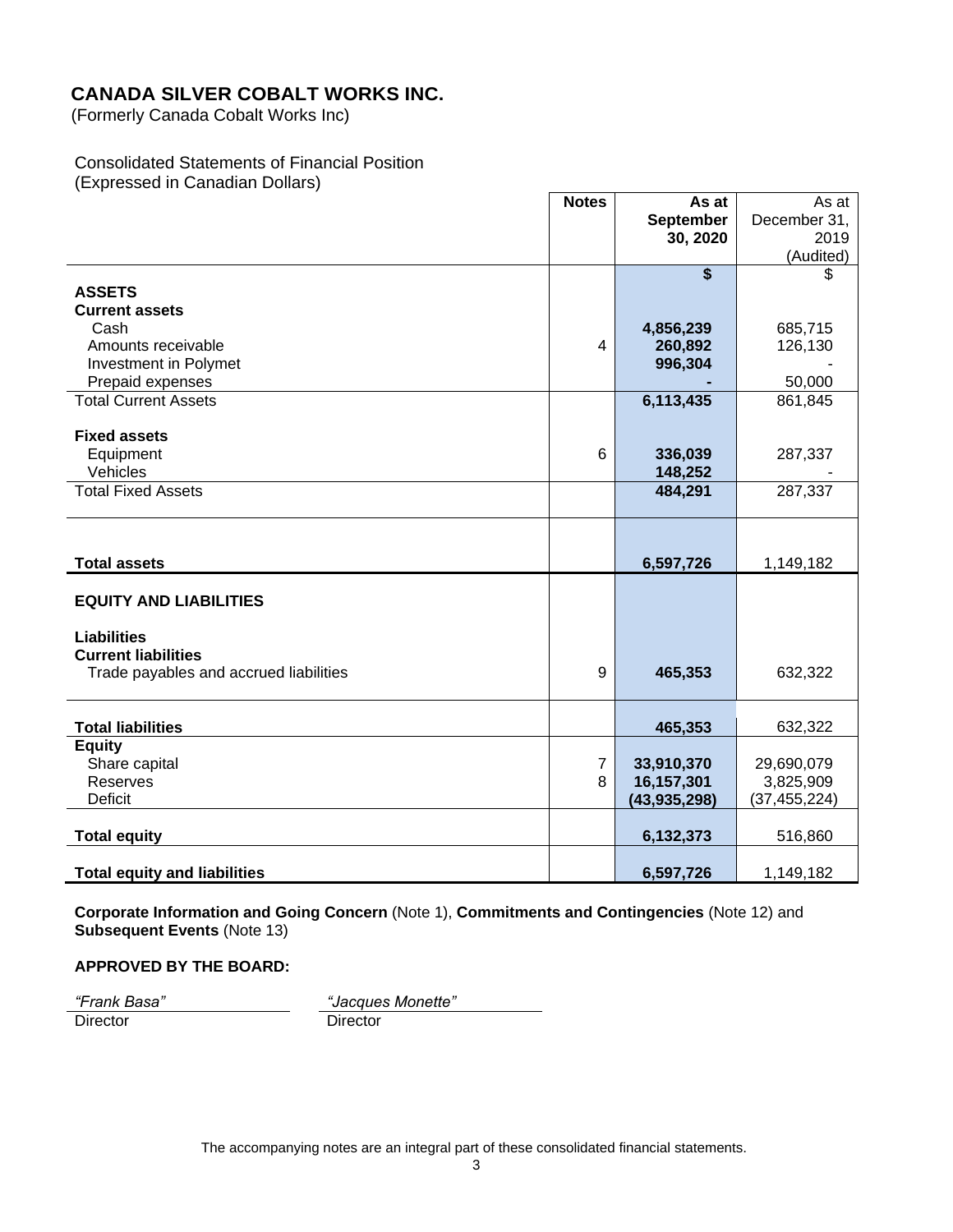(Formerly Canada Cobalt Works Inc)

## Interim Consolidated Statements of Loss and Comprehensive Loss

(Unaudited)

(Expressed in Canadian Dollars)

|                                                     |             | <b>Three</b>       | <b>Three</b> | <b>Nine</b>      | <b>Nine</b>        |
|-----------------------------------------------------|-------------|--------------------|--------------|------------------|--------------------|
|                                                     |             | months             | months       | months           | months             |
|                                                     |             | ended              | ended        | ended            | ended              |
|                                                     |             | <b>September</b>   | September    | <b>September</b> | September          |
|                                                     | <b>Note</b> | 30, 2020           | 30, 2019     | 30, 2020         | 30, 2019           |
|                                                     | s           |                    |              |                  |                    |
|                                                     |             | \$                 | \$           | \$               | \$                 |
| <b>Expenses</b>                                     |             |                    |              |                  |                    |
| Exploration and evaluation                          |             |                    |              |                  |                    |
| Acquisition costs                                   |             | 1,500,000          |              | 1,500,000        | 86,350             |
| Assay and testing                                   |             | 52,302             | 5,341        | 145,197          | 56,506             |
| Depreciation                                        |             | 25,898             | 7,884        | 62,564           | 23,651             |
| Drilling                                            |             | 779,405            | 66,730       | 1,039,243        | 132,176            |
| Equipment                                           |             | 73,200             | 87,116       | 236,252          | 307,246            |
| Facility expenses                                   |             | 29,070             | 24,891       | 128,291          | 135,740            |
| Feasibility and scooping study (recovery)           |             | (29, 546)          | 18,191       | (28, 548)        | 124,721            |
| Geology and geophysics                              |             | 45,385             | 15,099       | 221,533          | 191,122            |
| Labour                                              |             | 121,310            | 58,273       | 286,126          | 170,722<br>151,313 |
| Project management and engineering                  |             | 45,777             | 47,387       | 467,719          |                    |
| <b>Royalties</b>                                    |             | 15,000             | 15,000       | 15,000           | 15,000             |
| Taxes, permits and licensing                        |             | 26,297             | 17,252       | 18,054           | 29,493             |
|                                                     |             | 2,684,098          | 363,164      | 4,091,431        | 1,424,040          |
| Corporate<br>Admin. and general expenses (recovery) |             | (116, 951)         | 19,197       | 20,945           | 59,148             |
| Advertising and promotion                           |             |                    | 12,257       | 385,734          | 74,474             |
| Professional fees                                   |             | 351,735<br>787,617 | 270,512      | 1,388,191        | 510,457            |
| Filing costs and shareholders' information          |             | 159,168            | 24,802       | 270,047          | 99,873             |
| Travel                                              |             | 8,798              | 12,420       | 29,258           | 35,441             |
|                                                     |             | 1,190,167          | 339,188      | 2,094,175        | 779,393            |
| <b>Other items</b>                                  |             |                    |              |                  |                    |
| Interest and other income                           |             |                    |              | (6,000)          |                    |
| Impairment of accounts receivable                   |             |                    |              | (60, 968)        |                    |
| Premium on FT shares                                |             |                    |              | (160,000)        |                    |
| Recovery of AR W/O                                  |             |                    |              | (140, 741)       |                    |
| Sale of RE-20X process                              |             |                    |              | (73, 748)        | (176, 991)         |
| Tax interest and penalties                          |             |                    |              | 1,800            | 10,253             |
| <b>GST/HST Adjustments</b>                          |             |                    |              | 7,539            |                    |
| Stock-based compensation                            |             | 293,388            | 58,000       | 726,583          | 58,000             |
|                                                     |             | 293,388            | 58,000       | 294,465          | (108, 738)         |
|                                                     |             |                    |              |                  |                    |
|                                                     |             |                    |              |                  |                    |
| <b>Total Expenses</b>                               |             | 4,167,853          | 760,352      | 6,480,071        | 2,094,695          |
|                                                     |             |                    |              |                  |                    |
| Net comprehensive loss for the period               |             | (4, 167, 853)      | (760, 352)   | (6,480,071)      | (2,094,695)        |
|                                                     |             |                    |              |                  |                    |
| Net loss per share - basic and diluted              |             | (0.041)            | (0.009)      | (0.074)          | (0.027)            |
|                                                     |             |                    |              |                  |                    |
| Weighted average number of shares                   |             |                    |              |                  |                    |
| outstanding basic and diluted                       |             | 100,673,959        | 80,874,926   | 87,605,322       | 78,735,482         |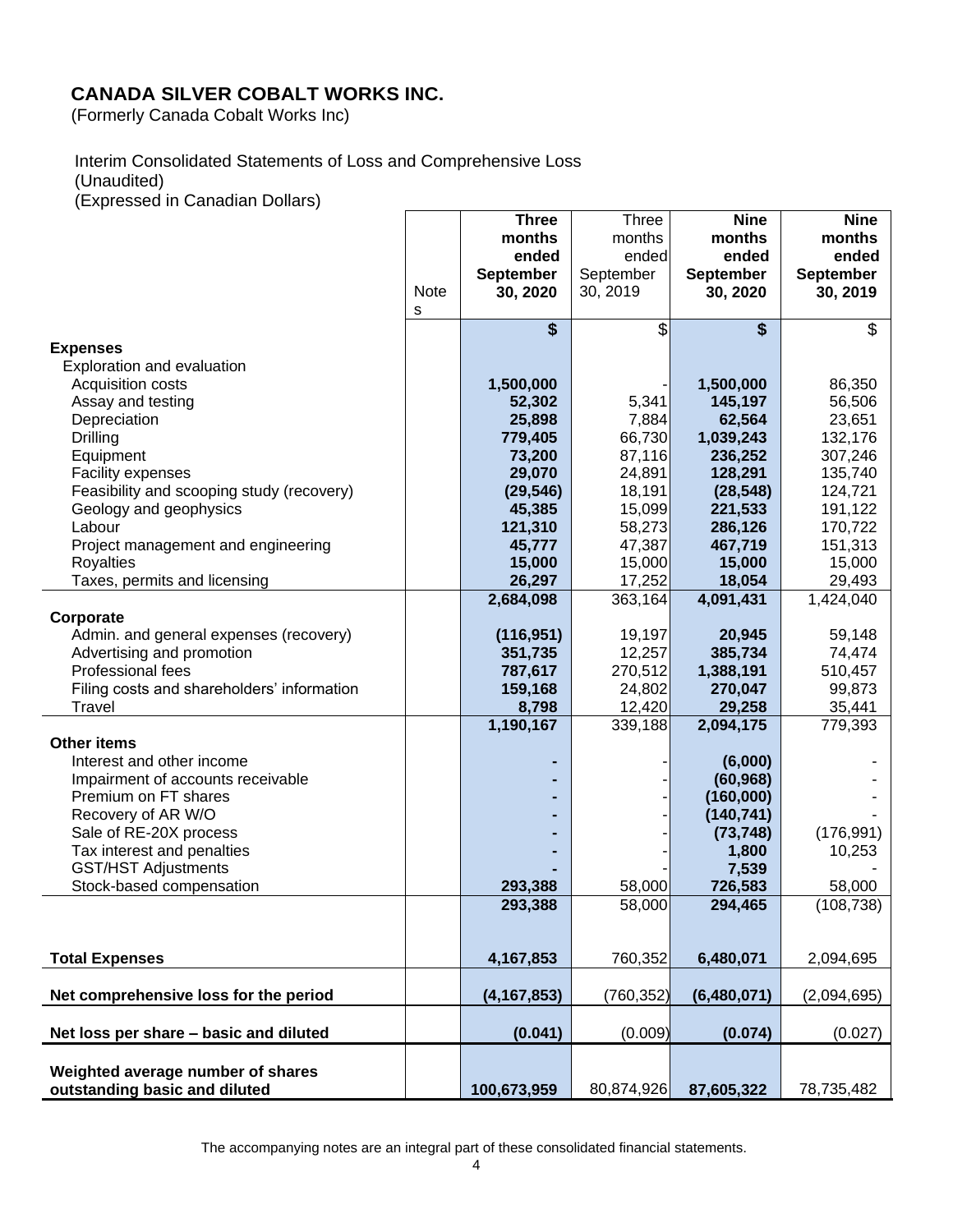(Formerly Canada Cobalt Works Inc.) Interim Consolidated Statements of Changes in Equity

|                              |                  |                |                 |                | Total         |
|------------------------------|------------------|----------------|-----------------|----------------|---------------|
|                              | <b>Number of</b> | <b>Share</b>   |                 |                | <b>Equity</b> |
|                              | <b>Shares</b>    | <b>Capital</b> | <b>Reserves</b> | <b>Deficit</b> | (Deficit)     |
|                              |                  | \$.            | \$.             | \$.            | Ж.            |
| Balances, December 31, 2018  | 74,950,377       | 24,924,775     | 3,309,944       | (32,534,700)   | (267,009)     |
| Private placement            | 2,426,667        | 545,000        |                 |                | 545,000       |
| <b>Exercise of warrants</b>  | 5,272,913        | 1,108,448      |                 |                | 1,108,448     |
| Exercise of options          | 750,000          | 218,000        |                 |                | 218,000       |
| Exercise of warrants - BV    |                  | 259,708        | (259, 708)      |                |               |
| Exercise of options - BV     |                  | 237,919        | (54, 919)       |                | 183,000       |
| Options granted              |                  |                | 58,000          |                | 58,000        |
| Share issue costs            |                  | (491)          | (165)           |                | (656)         |
| Compensation                 |                  | 131            |                 |                | 131           |
| Issued for property          | 200,000          | 70,000         |                 |                | 70,000        |
| Net loss for the period      |                  |                |                 | (2,094,695)    | (2,094,695)   |
|                              |                  |                |                 |                |               |
| Balances, September 30, 2019 | 83,599,957       | 27,363,490     | 7,086,124       | (34, 629, 395) | (179, 781)    |
| Private placements           | 5,618,571        | 1,901,089      | 488,411         |                | 2,389,500     |
| Premium on FT shares         |                  | (160,000)      |                 |                | (160,000)     |
| <b>Exercise of warrants</b>  | 375,000          | 353,083        |                 |                | 353,083       |
| Exercise of options          | 682,000          | 135,083        |                 |                | 135,083       |
| Share issue costs            |                  | 97,334         |                 |                | 97,334        |
| Options granted and vested   |                  |                | 1,212,370       |                | 1,212,370     |
| Options expired              |                  |                | (233, 184)      | 233,184        |               |
| Warrant expired              |                  |                | (271, 716)      |                | (271, 716)    |
| Net loss for the period      |                  |                |                 | (3,059,015)    | (3,059,015)   |
|                              |                  |                |                 |                |               |
| Balances, December 31, 2019  | 90,357,798       | 29,690,079     | 8,282,005       | (37, 455, 226) | 516,858       |
| Private placements           | 14,261,327       | 7,968,458      | 1,458,194       |                | 9,426,652     |
| <b>Exercise of warrants</b>  | 3,038,690        | 1,533,720      |                 |                | 1,533,720     |
| Exercise of options          | 1,210,000        | 299,500        |                 |                | 299,500       |
| Issued for property          | 3,631,409        | 1,879,635      |                 |                | 1,879,635     |
| Stock-based compensation     |                  | (726, 583)     |                 |                | (726, 583)    |
| Share issue costs            |                  | (317, 337)     |                 |                | (317, 337)    |
| Warrant valuation            |                  | (6,417,102)    | 6,417,102       |                |               |
| Net loss for the period      |                  |                |                 | (6,480,071)    | (6,480,071)   |
|                              |                  |                |                 |                |               |
| Balances, September 30, 2020 | 112,499,224      | 33,910,370     | 16,157,301      | (43, 935, 298) | 6,132,373     |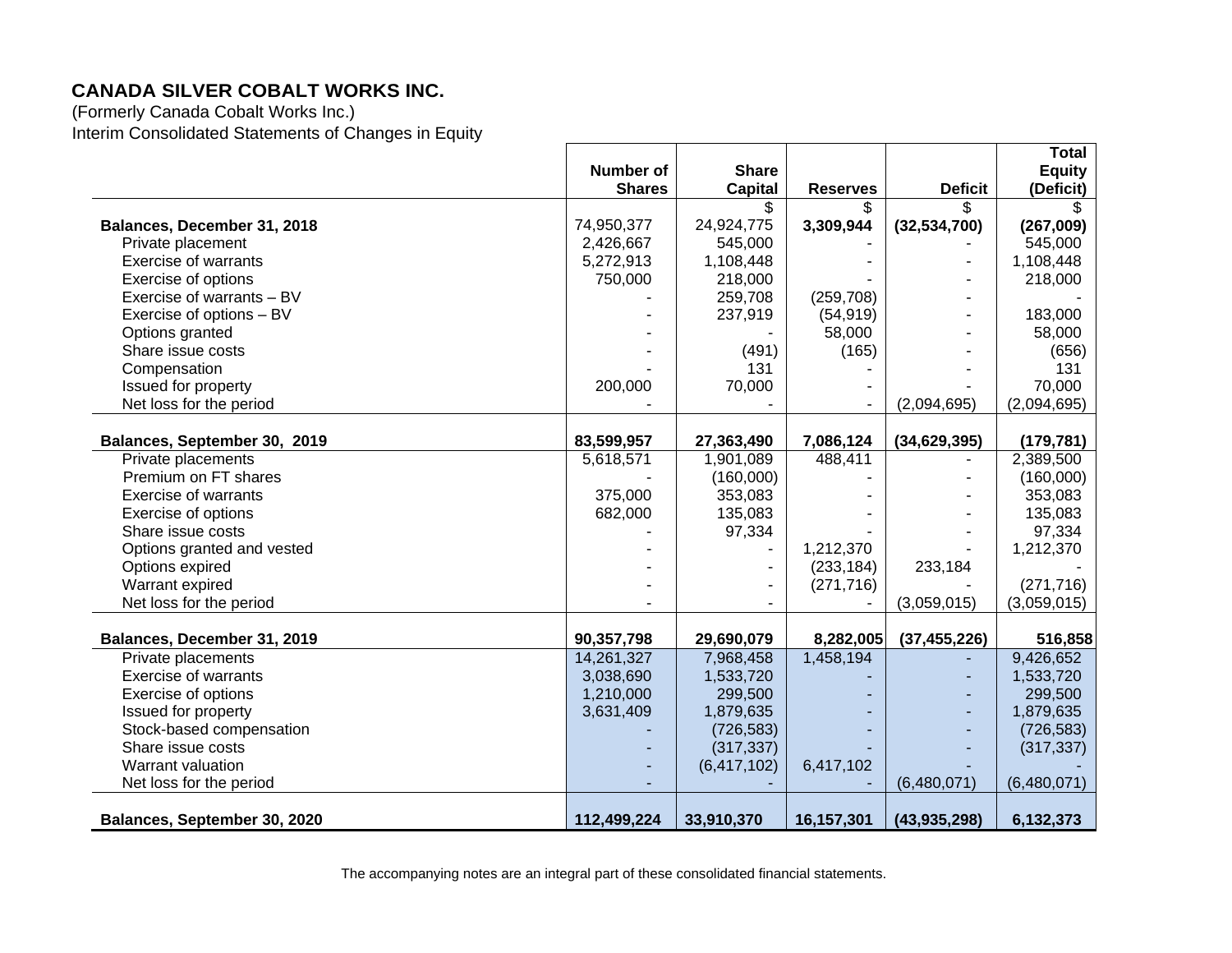## **CANADA COBALT WORKS INC.**

(Formerly Canada Cobalt Works Inc) **Consolidated Statements of Cash Flows For the nine months ended September 30, 2020 and 2019 (Expressed in Canadian Dollars)**

|                                                                                                       |              | Nine months ended    |             |
|-------------------------------------------------------------------------------------------------------|--------------|----------------------|-------------|
|                                                                                                       |              | <b>September</b>     | September   |
|                                                                                                       | <b>Notes</b> | 30, 2020             | 30, 2019    |
|                                                                                                       |              | \$                   | \$          |
| <b>OPERATING ACTIVITIES</b>                                                                           |              |                      |             |
| Loss before tax                                                                                       |              | (6,480,071)          | (2,094,695) |
| Adjustments for:                                                                                      |              |                      |             |
| Acquisition                                                                                           |              |                      | 70,000      |
| Depreciation                                                                                          |              | 62,564               | 23,651      |
| Stock option compensation                                                                             |              | 726,583              | 58,000      |
| Issuance of shares for property and asset acquisition                                                 |              | 913,085              |             |
| Operating cash flows before movements in working capital<br>(Increase) decrease in amounts receivable |              |                      |             |
| (Increase) decrease in related parties                                                                |              | (134, 762)<br>50,000 | 45,437      |
| Increase (decrease) in current liabilities                                                            |              | (166, 970)           | (143, 322)  |
|                                                                                                       |              |                      |             |
| Cash used in operating activities                                                                     |              | (5,029,571)          | (2,040,929) |
| <b>INVESTING ACTIVITIES</b>                                                                           |              |                      |             |
| Purchase of Equipment                                                                                 |              | (99, 246)            |             |
| Purchase of Vehicle                                                                                   |              | (160, 272)           |             |
|                                                                                                       |              |                      |             |
| Cash used in investing activities                                                                     |              | (259, 518)           |             |
| <b>FINANCING ACTIVITIES</b>                                                                           |              |                      |             |
| Issuance of common shares                                                                             |              | 7,943,730            | 728,131     |
| Share issue costs                                                                                     |              | (317, 337)           | (656)       |
| Option exercise                                                                                       |              | 299,500              | 218,000     |
| Warrant exercise                                                                                      |              | 1,533,720            | 1,108,448   |
| <b>Cash from financing activities</b>                                                                 |              | 9,459,613            | 2,053,923   |
|                                                                                                       |              |                      |             |
| Increase (decrease) in cash                                                                           |              | 4,170,524            | 12,994      |
| Cash - beginning of period                                                                            |              | 685,715              | 281,659     |
| Cash - end of period                                                                                  |              | 4,856,239            | 294,653     |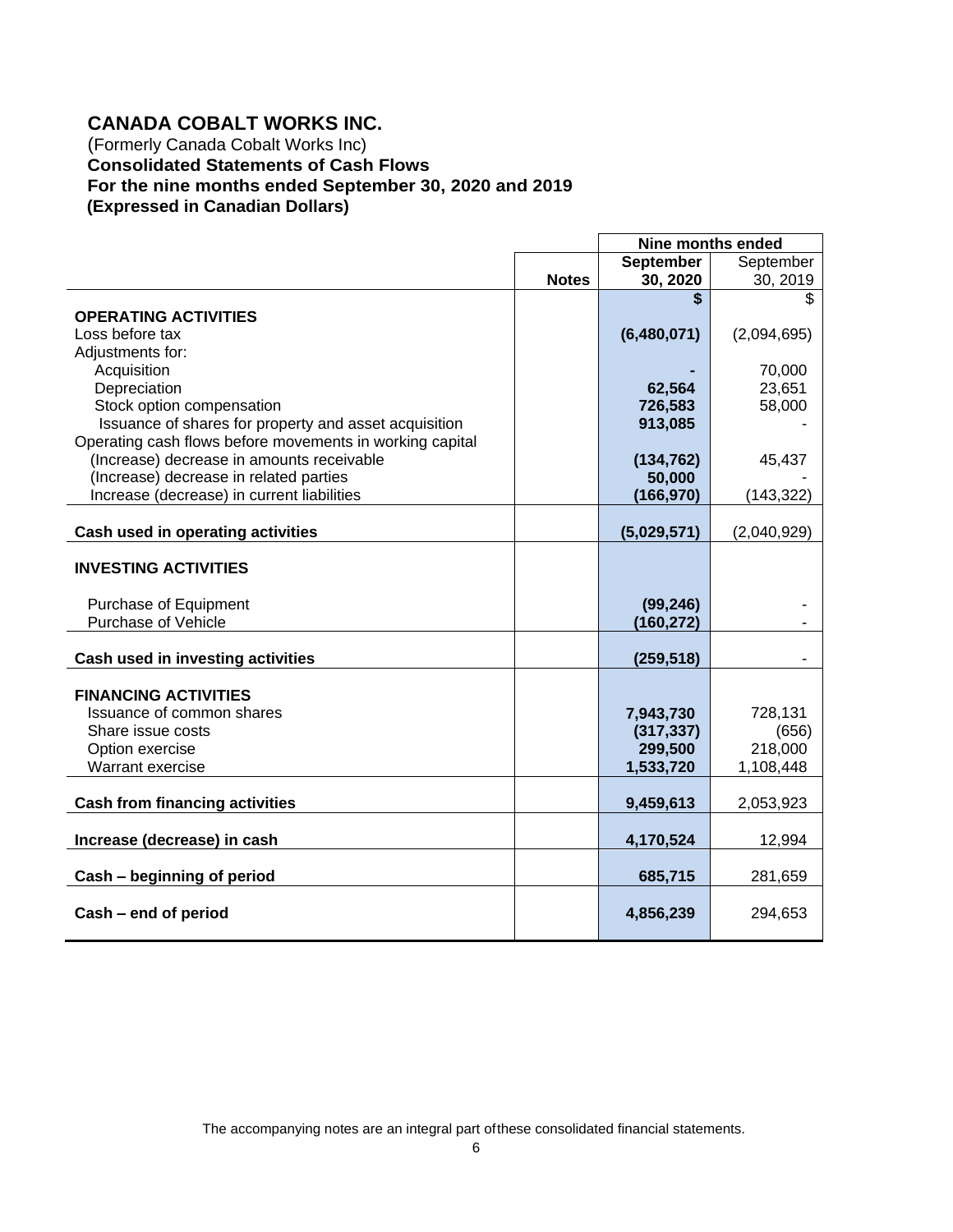## **1. NATURE OF BUSINESS AND GOING CONCERN**

#### **Nature of business**

Canada Silver Cobalt Works Inc. ("CCM" or the "Company") was incorporated on April 29, 2005 pursuant to the Canada Business Corporations Act. The address of the Company's head office is 3028 Quadra Court, Coquitlam, BC V3B 5X6. Cobalt's principal business activities are the acquisition, evaluation, exploration and development of mineral properties. To date, the Company has not realized any revenues from its properties.

These consolidated financial statements were approved by the Board of Directors on November 27, 2020.

Although the Company has taken steps to verify title to the properties on which it is conducting exploration and evaluation activities, and in which it has an interest, in accordance with industry standards for the current stage of exploration of such properties, these procedures do not guarantee the Company's title. Property title may be subject to unregistered prior agreements, government licensing requirements or regulations, social licensing requirements, non-compliance with regulatory and environmental requirements and aboriginal land claims.

#### **Going concern**

As at September 30, 2020, the Company had not yet achieved profitable operations, had a working capital of \$5,648,082 (December 31, 2019 \$229,523), had accumulated losses and expects to incur future losses in the development of its business. These items represent material uncertainties which cast significant doubt about the ability of the Company to continue as a going concern. The Company is in the process of exploring its properties and has not yet determined whether these properties contain economically recoverable reserves. The continued operations of the Company are dependent upon the discovery of economically recoverable reserves, the ability of the Company to obtain the financing to complete the necessary exploration and development of such property and upon attaining future profitable production or proceeds from disposition of the properties. Management is actively pursuing additional sources of financing, and while it has been successful in doing so in the past, there can be no assurance it will be able to do so in thefuture.

These consolidated financial statements have been prepared on a going concern basis and do not reflect the adjustments to the carrying values of assets and liabilities and the reported expenses and statement of financial position classifications that would be necessary if the Company were unable to realize its assets and settle its liabilities as a going concern in the normal course of operations. Such adjustments could be material.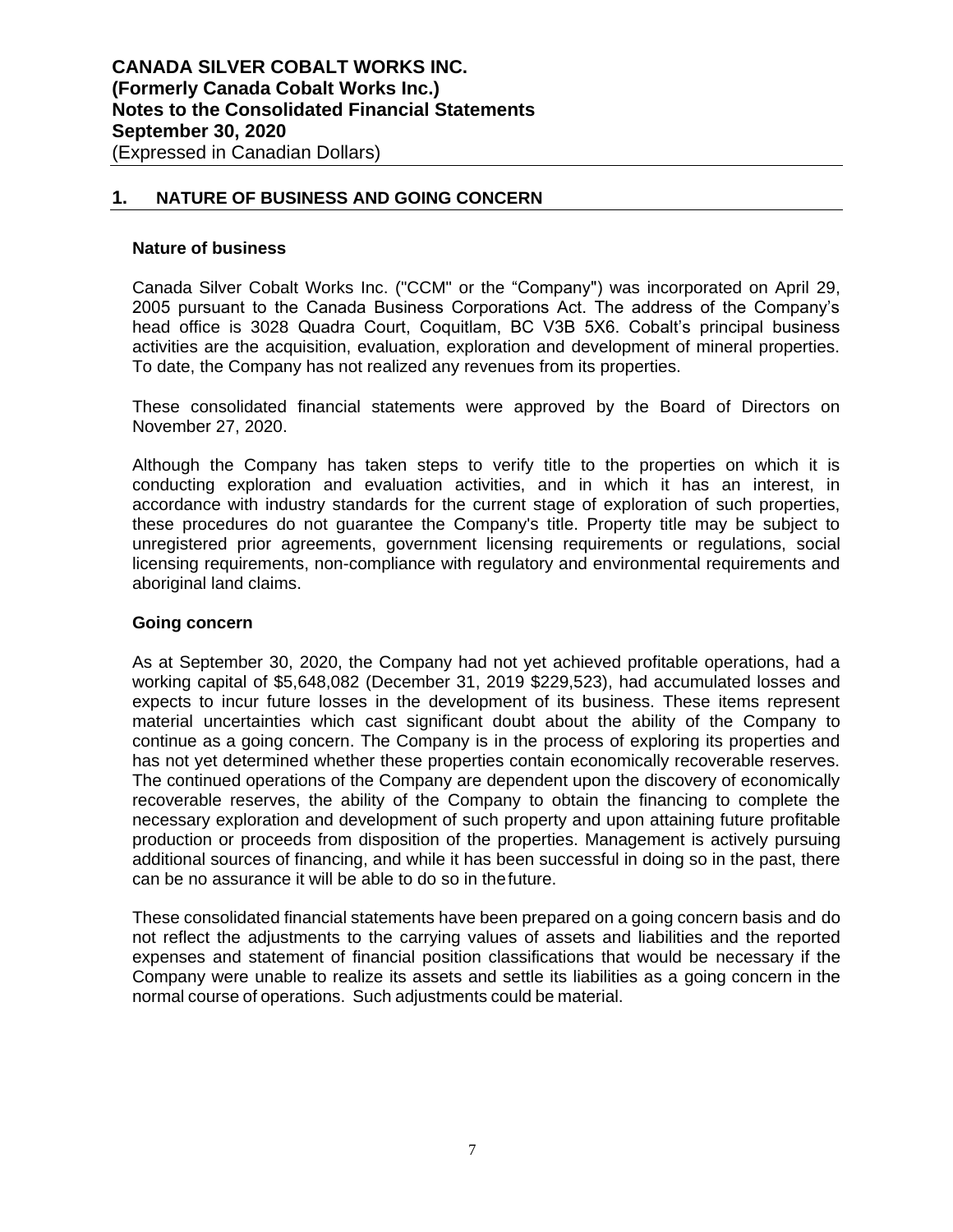## **2. BASIS OF PRESENTATION AND STATEMENT OF COMPLIANCE**

#### **Statement of Compliance**

The Company prepares its financial statements in accordance with Canadian generally accepted accounting principles as set out in the Handbook of the Canadian Institute of Chartered Accountants ("CICA Handbook"), which incorporates International Financial Reporting Standards ("IFRS"), as issued by the International Accounting Standards Board ("IASB") and interpretations of the International Financial Reporting Interpretations Committee ("IFRIC"). Accordingly, these condensed interim financial statements have been prepared in accordance with IFRS applicable to the preparation of interim financial statements, including IAS 34, as required by National Instrument 52-107 sec. 3.2(1)(b)(ii).

#### **Basis of presentation and Functional currency**

These consolidated financial statements have been prepared on the historical cost basis except for certain financial instruments that have been measured at fair value. The presentation and functional currency of the Company and its subsidiaries is the Canadian dollar.

#### **Significant accounting estimates and judgments**

The preparation of these consolidated financial statements requires management to make judgments and estimates that affect the reported amounts of assets and liabilities at the date of the financial statements and reported amounts of expenses during the reporting period. Actual outcomes could differ from these judgments and estimates. The consolidated financial statements include judgments and estimates which, by their nature, are uncertain. The impacts of such judgments and estimates are pervasive throughout the consolidated financial statements and may require accounting adjustments based on future occurrences. Revisions to accounting estimates are recognized in the period in which the estimate is revised and in future periods when the revision affects both current and future periods.

In the process of applying the Company's accounting policies, management has made the same judgments, estimates, and assumptions which were set out in the Company's audited financial statements for the year ended December 31, 2019.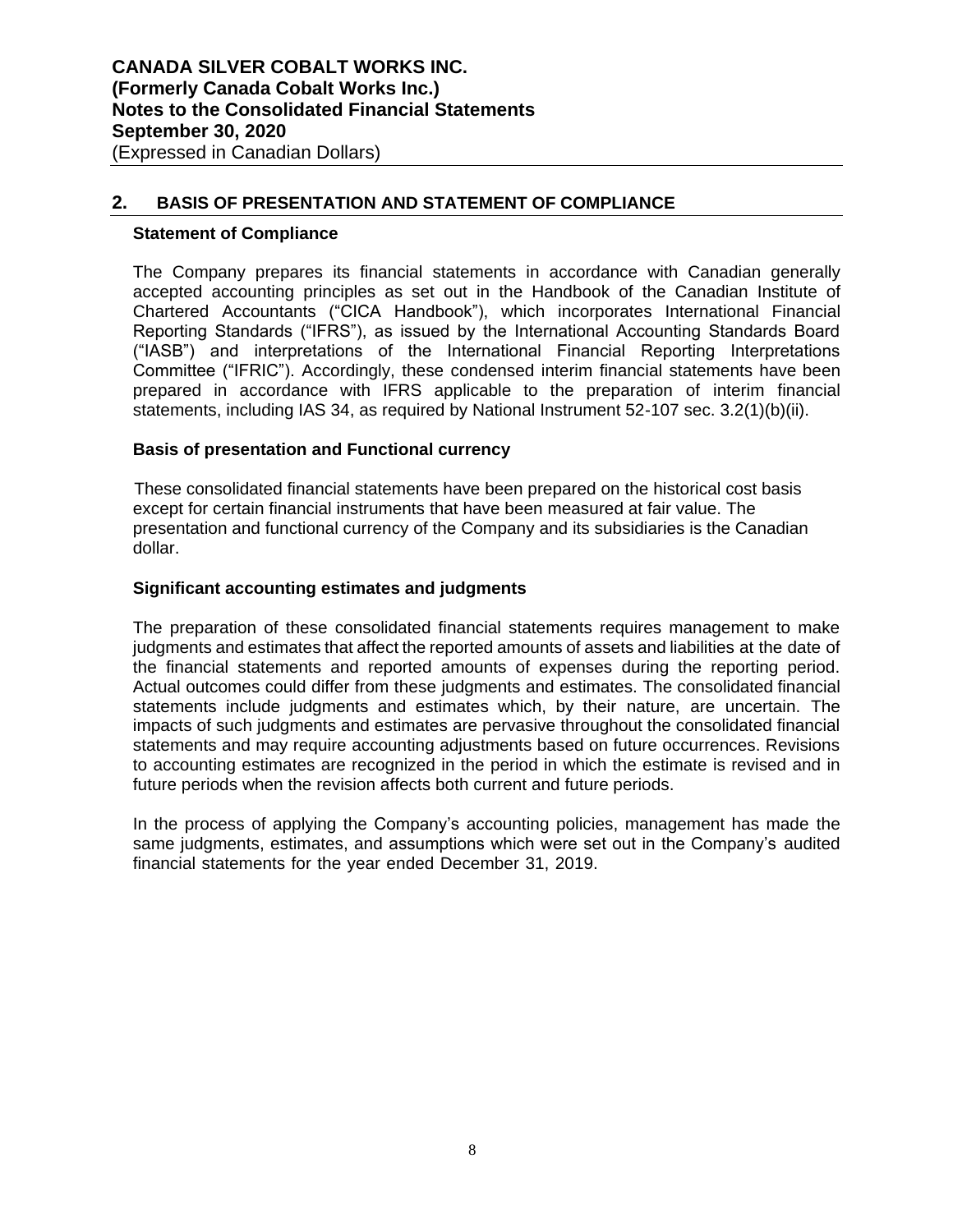## **3. SIGNIFICANT ACCOUNTING POLICIES**

The accounting policies set out in the Company's audited financial statements for the year ended December 31, 2019 have been applied consistently to these interim condensed consolidated financial statements.

## **4. AMOUNTS RECEIVABLE**

The Company's amounts receivable are comprised of the following;

|                 | September 30, December 31,<br>2020 |  | 2019    |  |
|-----------------|------------------------------------|--|---------|--|
| Commodity taxes | 260,892                            |  | 126,130 |  |

During the years ended December 31, 2019 and 2018 the Company recorded an impairment loss of \$1,057,068 on amounts owing from Granada Gold Mines Inc, a related party with which there are three common directors. During the nine months ended September 30, 2020 \$263,621 of this amount was recovered.

## **5. INVESTEMENT**

On July 31, 2020, the Company acquired the assets of Polymet Resources Inc., including an assay laboratory and bulk sampling plant located in Cobalt, Ontario. The asset acquisition was effected through Temiskaming Testing Laboratories Inc., a wholly-owned subsidiary of Canada Silver Cobalt. In payment for the assets, Canada Silver Cobalt issued 690,409 shares to Polymet Resources at a deemed price of \$0.45 per share, for total deemed consideration of approximately \$311,000. Canada Silver Cobalt also assumed outstanding liabilities of Polymet Resources in an amount of approximately \$339,000. Each of the shares was accompanied by one common share purchase warrant. Each warrant entitles Polymet Resources to acquire one additional common share of Canada Silver Cobalt at a price of \$0.50 for a period of two years.

## **6. EXPLORATION AND EVALUATION PROJECTS**

## **Castle Silver Mine Project, Ontario**

CCW holds a 100% interest in certain claims and parcels located in the Haultain and Nicol townships of Ontario. The property is subject to a sliding scale royalty on silver production which will start from 3% when the price of silver is US\$15 or lower per troy ounce and up to 5% when the price of silver is greater than US\$30 per troy ounce and a 5% gross overriding royalty on the sale of products derived from the property with a minimum annual payment of \$15,000 in the form of royalties on all future production from the property and a 1% NSR.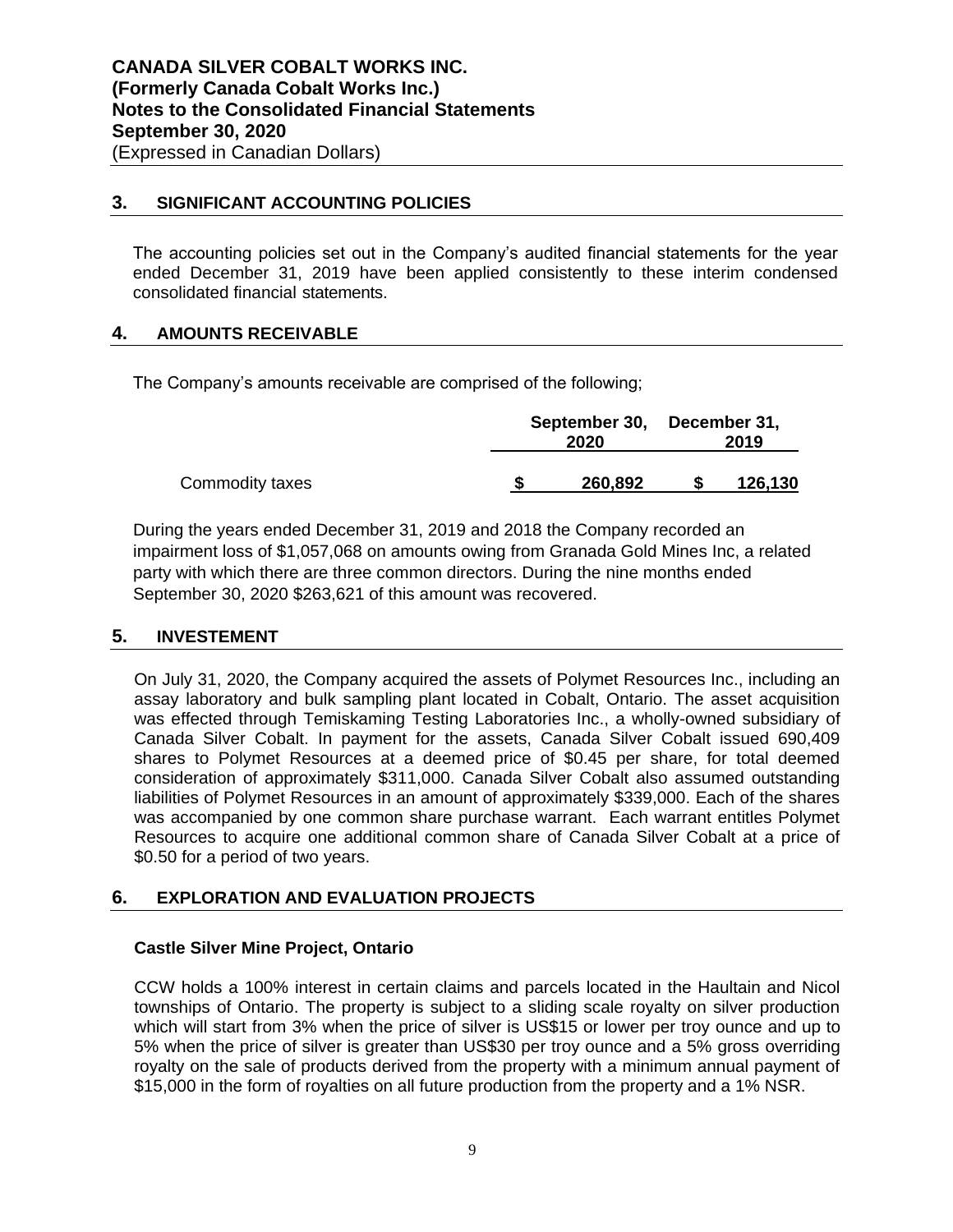### **Castle East Property, Ontario**

CCW entered into a Purchase and Sale Agreement with Granada Gold Mine Inc., the Company repurchase from Granada Gold a back-in option on five mining leases at Castle East, forming part of the Castle mine property near Gowganda, Ontario. In payment, Canada Silver Cobalt will issue 2,941,000 common shares to Granada Gold at a deemed price of \$0.51 per share, for total deemed consideration of approximately \$1,500,000. Each of the shares will be accompanied by one common share purchase warrant. Each warrant will entitle GGM to acquire one additional common share of Canada Silver Cobalt for \$0.55 for a period of five years.

#### **Beaver Property, Ontario**

The Company holds a 100% interest in the Beaver and Violet cobalt and silver properties located in the township of Coleman, in northern Ontario, which are subject to a 3% NSR royalty. Each 1% can be purchased for \$1,500,000.

## **7. EQUIPMENT**

|                                 | Equipment | <b>Vehicles</b> | Total   |
|---------------------------------|-----------|-----------------|---------|
|                                 | \$        | \$              | \$      |
| <b>COST</b>                     |           |                 |         |
|                                 |           |                 |         |
| As at January 1, 2020           | 398,589   |                 | 398,589 |
| Additions                       | 99,246    | 160,272         | 259,518 |
| <b>Disposals</b>                |           |                 |         |
|                                 |           |                 |         |
| As at September 30, 2020        | 497,835   | 160,272         | 658,107 |
|                                 |           |                 |         |
| <b>ACCUMULATED AMORTIZATION</b> |           |                 |         |
| As at January 1, 2020           | 111,252   |                 | 111,252 |
| Accumulated amortization        | 50,544    | 12,020          | 62,564  |
|                                 |           |                 |         |
| As at September 30, 2020        | 161,796   | 12,020          | 173,816 |
|                                 |           |                 |         |
| <b>NET BOOK VALUE</b>           |           |                 |         |
|                                 |           |                 |         |
| As at December 31, 2019         | 287,337   |                 | 287,337 |
| As at September 30, 2020        | 336,039   | 148,252         | 484,291 |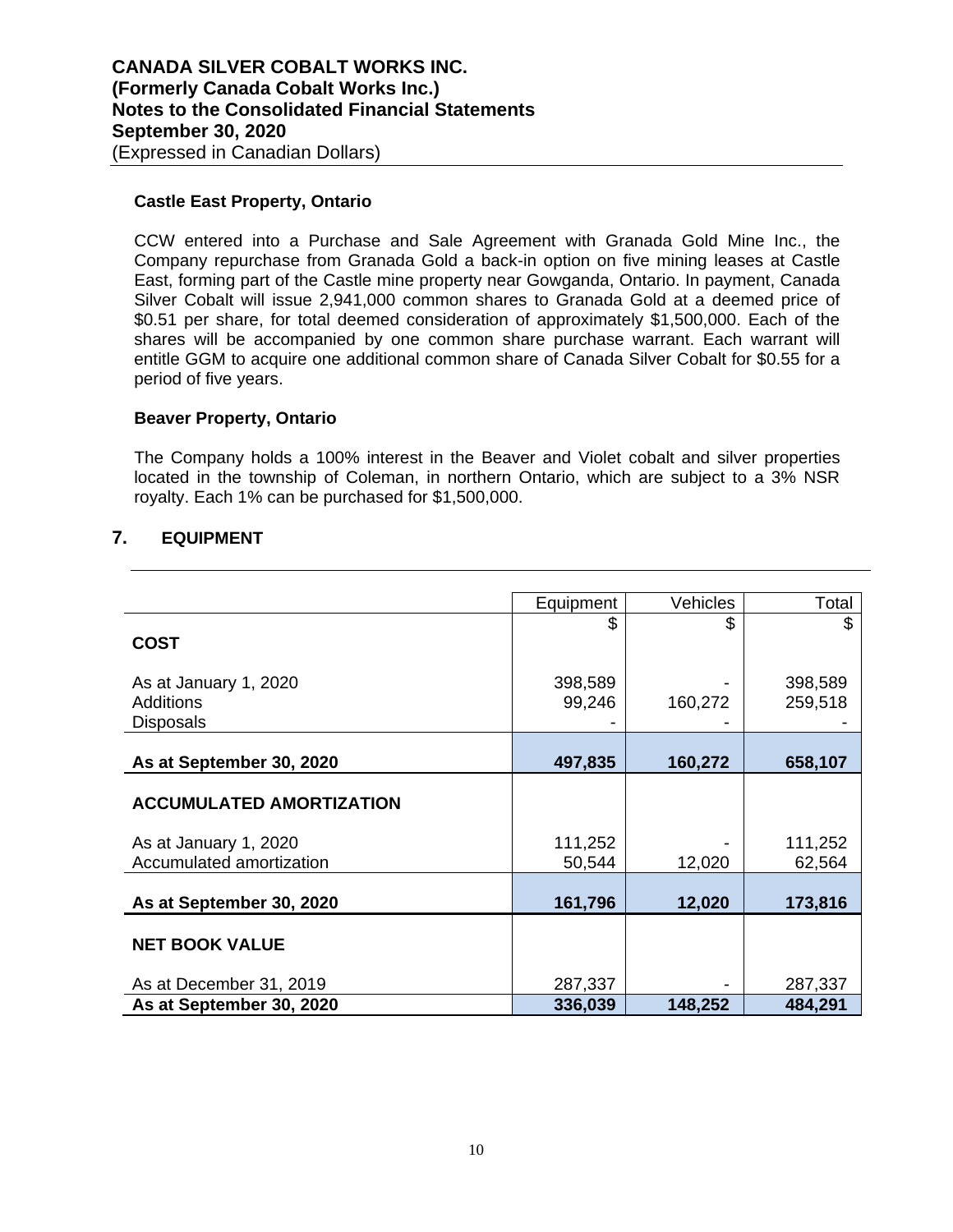## **8. SHARE CAPITAL**

## **8.1 Authorized share capital**

The Company has an authorized share capital of an unlimited number of shares with no par value.

As at September 30, 2020, the Company had 112,499,224 common shares issued and outstanding (December 31, 2019: 90,357,798).

#### **8.2 Share issuance**

#### **a). Private Placements**

 On September 6, 2019, the Company closed a private placement offering, raising gross proceeds of \$423,000. The Company issued 1,410,000 units at a price of \$0.30 per unit. Each unit comprises one common share and one share purchase warrant. Each warrant will entitle the holder thereof to purchase one additional common share of the Company at an exercise price of \$0.50 per share for a period of 2 years.

The 1,410,000 warrants issued in connection to the private placements listed above have been recorded at an estimated value of \$107,000 based on a proportional method based on the Black Scholes option pricing model, using the following assumptions: share price of \$0.22, an average exercise price of \$0.50, risk free interest rate of 1.49%, expected life of warrants of 2 years, expected volatility rate of 100% (based on the Company's historical volatility for 2 years up to the issuance date) and expected dividend rate of 0%.

 On September 23, 2019' the Company closed a private placement offering, raising gross proceeds of \$304,907. The Company issued 1,016,667 units at a price of \$0.30 per unit. Each unit comprises one common share and one share purchase warrant. Each warrant will entitle the holder thereof to purchase one additional common share of the Company at an exercise price of \$0.50 per share for a period of 2 years.

The 1,016,667 warrants issued in connection to the private placements listed above have been recorded at an estimated value of \$76,000 based on a proportional method based on the Black Scholes option pricing model, using the following assumptions: share price of \$0.23, an average exercise price of \$0.50, risk free interest rate of 1.57%, expected life of warrants of 2 years, expected volatility rate of 99% (based on the Company's historical volatility for 2 years up to the issuance date) and expected dividend rate of 0%.

 On November 14, 2019 the Company closed a private placement offering, raising gross proceeds of \$1,406,500. The Company issued 4,018,571 units at a price of \$0.35 per unit. Each unit comprises one common share and one share purchase warrant. Each warrant will entitle the holder thereof to purchase one additional common share of the Company at an exercise price of \$0.55 per share for a period of 2 years. The Company's related parties have purchased a total of 204,286 units for aggregate proceeds of \$71,500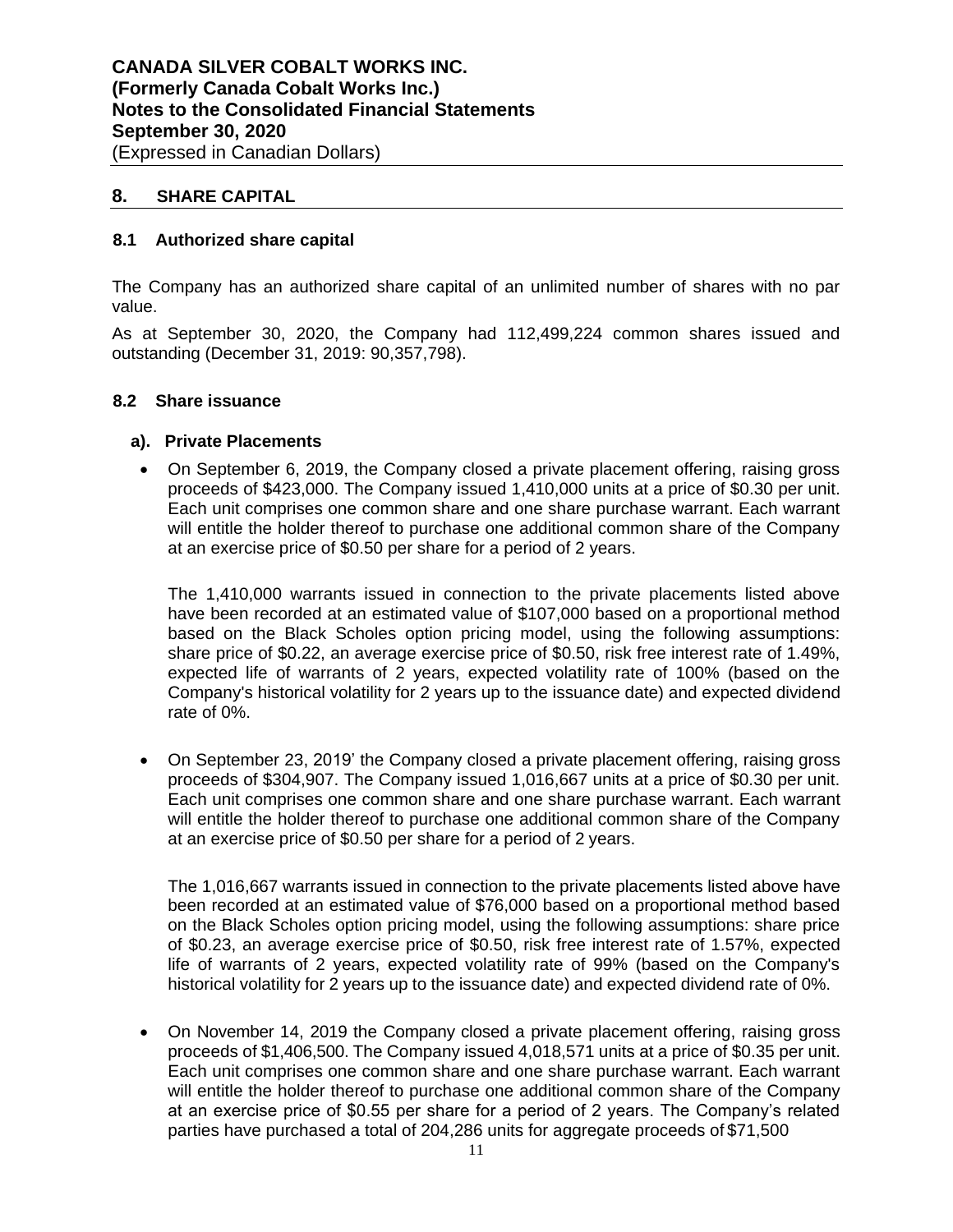(Expressed in Canadian Dollars)

The 4,018,571 warrants issued in connection to the private placements listed above have been recorded at an estimated value of \$305,411 based on a proportional method based on the Black Scholes option pricing model, using the following assumptions: share price of \$0.27, an average exercise price of \$0.55, risk free interest rate of 1.50%, expected life of warrants of 2 years, expected volatility rate of 85% (based on the Company's historical volatility for 2 years up to the issuance date) and expected dividend rate of 0%.

 On December 4, 2019, the Company closed a non-brokered flow-through ("FT") private placement with strategic investors, raising gross proceeds of \$800,000. The Company issued 1,600,000 FT shares at \$0.50 per share. Finder's fees were paid in connection with the private placement in the amount of \$45,500 in cash and 91,000 finder warrants. Each finder warrant is exercisable at \$0.50 per share for two years from closing. The Company's related parties have purchased a total of 100,000 FT shares for aggregate proceeds of \$50,000.

The 91,000 finder warrants issued in connection to the FT shares listed above have been recorded at an estimated value of \$21,878 based on a proportional method based on the Black Scholes option pricing model, using the following assumptions: share price of

\$0.40, an average exercise price of \$0.50, risk free interest rate of 1.50%, expected life of warrants of 5 years, expected volatility rate of 80% (based on the Company's historical volatility for 5 years up to the issuance date) and expected dividend rate of 0%.

- On June 15, 2020, the Company closed a flow-through private placement with strategic investors, raising gross proceeds of \$1.2 million by issuing 2,000,000 units at \$0.60 per flow-through unit. Each FT Unit comprises one flow-through common share of the Company and one half of one share purchase warrant. Each whole warrant will entitle the holder thereof to purchase one additional common share of the Company at an exercise price of \$0.70 per share, for a period of two years from closing. In connection with the FT private placement the Company paid finder fees in the amount of \$94,000 and issued 156,665 finder warrants. The finder's warrants are on the same terms as the financing warrants and have been recorded at an estimated value of \$30,393 based on a proportional method based on the Black Scholes option pricing model, using the following assumptions: share price of \$0.50, an average exercise price of \$0.70, risk free interest rate of 0.2.9%, expected life of warrants of 2 years, expected volatility rate of 89% and expected dividend rate of 0%.
- On August 14, 2020, the Company closed the first tranche of a non-brokered private placement financing, raising gross proceeds of \$3,193,730 by the issue of 5,806,782 units. Each Unit is comprised of one common share of the Company and one share purchase warrant. Each whole warrant will entitle the holder thereof to purchase one additional common share of the Company at an exercise price of \$0.65 per share, for a period of three years from closing. Finder' fees in the amount of \$90,247.50 and the issuance of 164,086 finder warrants were paid in connection with the private placement. The finder's warrants are on the same terms as the financing warrants.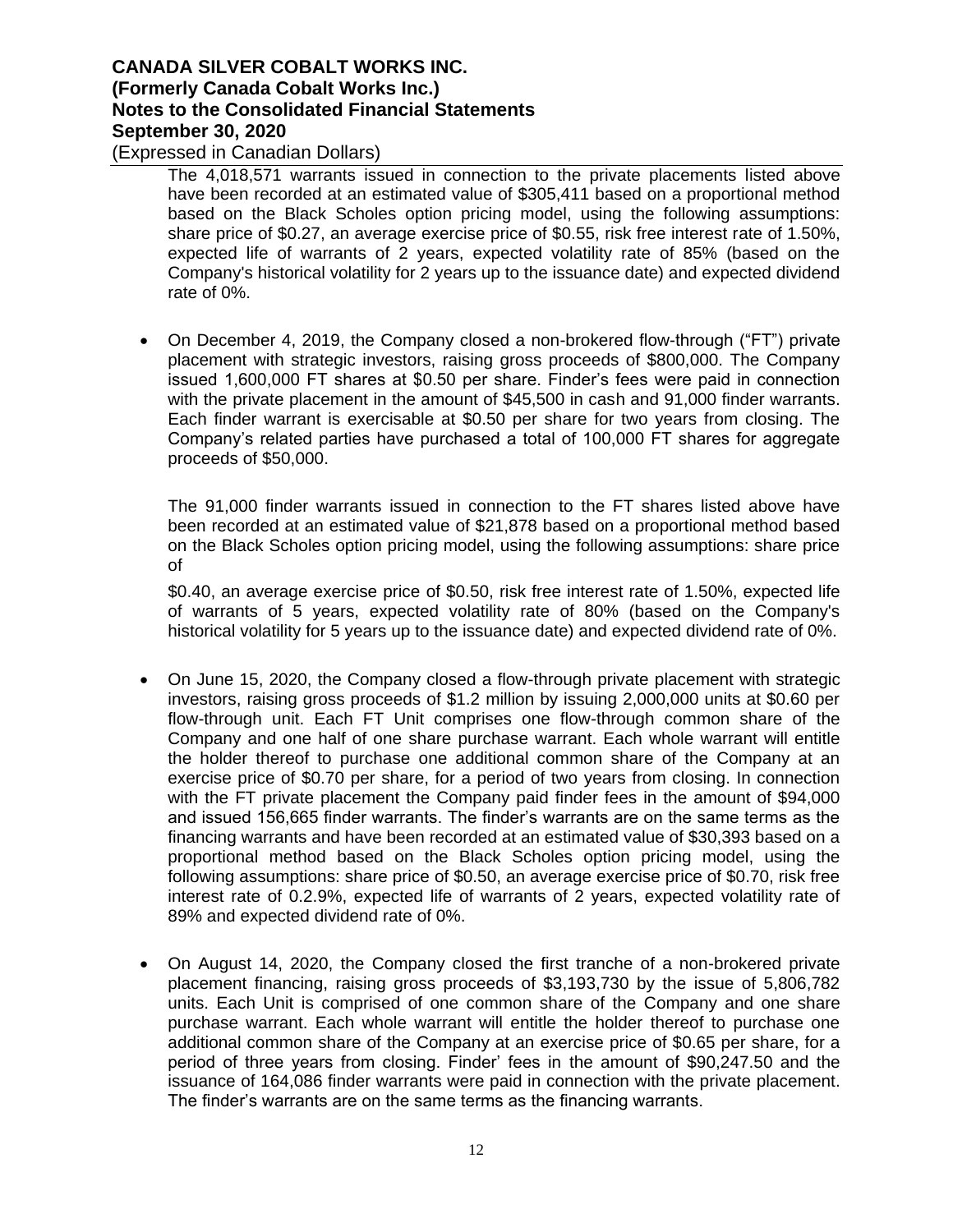(Expressed in Canadian Dollars)

 On August 19, 2020, - the Company closed the final tranche of a non-brokered private placement financing, raising gross proceeds of \$3,500,000 by the issue of 6,363,636 units. Each Unit is comprised of one common share of the Company and one share purchase warrant. Each whole warrant will entitle the holder thereof to purchase one additional common share of the Company at an exercise price of \$0.65 per share, for a period of three years from closing.

### **b). Exercise of Options**

• During the period ended September 30, 2020, the Company issued 1,210,000 common shares related to the exercise of 1,210,000 stock options at an exercise price between \$0.05 to \$0.32 per share.

### **c). Exercise of Warrants**

 During the period ended September 30, 2020, the Company issued 3,038,690 common shares related to the exercise of 3,038,690 stock options at an exercise price of \$0.50 per share.

### **d). Others**

• During the period ended September 30, 2020, the Company issued 3,631,409 common shares pursuant to asset and property agreement.

## **8.3 Stock Option Plan**

The Company has in place a stock option plan (the "Plan") under which officers, directors, employees and consultants are eligible to receive incentive stock options.

The aggregate number of common shares reserved for issuance under the Plan and common shares reserved for issuance under any other share compensation arrangement granted or made available by the Company from time to time may not exceed in aggregate 10% of the Company's common shares issued and outstanding at the time of grant. The term of any options granted under the Plan will be fixed by the Board of Directors and may not exceed ten years, but so long as the Company remains a "Tier 2" issuer under the policies of the Toronto Stock Exchange, options may not exceed a term of five years. The exercise price of options granted under the Plan will be determined by the Board of Directors, provided that it is not lower than the fair market value of the option shares on the date of the grant of the option.

The terms of the plan are as follows:

- (i) the maximum number of shares that can be received by a beneficiary during any 12 month period is limited to 5% of issued and outstanding shares;
- (ii) the maximum number of shares that can be reserved for a consultant during any 12 month period is limited to a 2% of issued and outstanding shares; and
- (iii) the maximum number of shares that can be reserved for a supplier of investor relations services during any 12 month period is limited to 2% of issued and outstanding shares; moreover, the options granted may be exercised on a 12 month period after the grant, at the rate of 25% per quarter.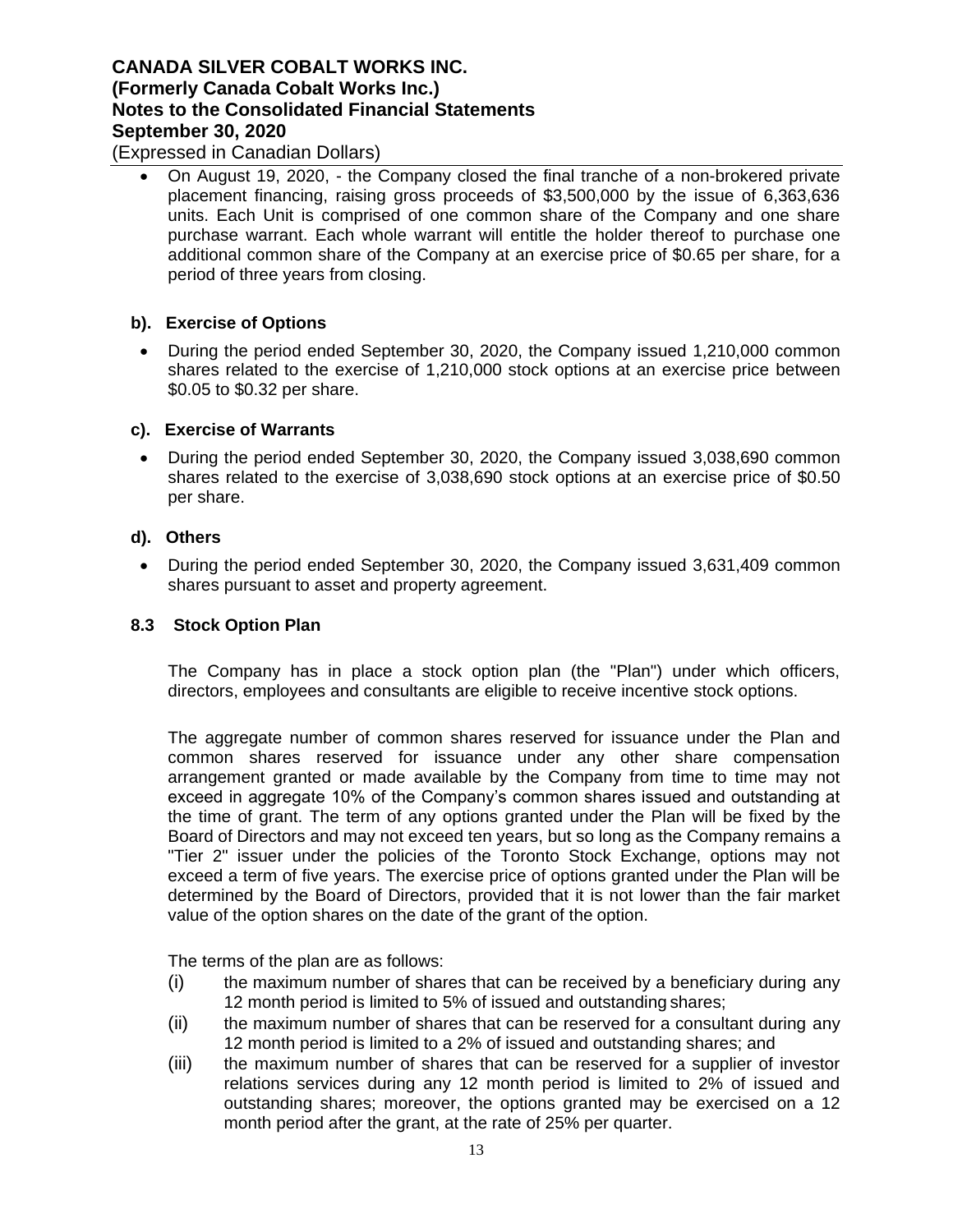(Expressed in Canadian Dollars)

The following is a summary of the changes in the Company's stock option activities for the period ended September 30, 2020 and year December 31, 2019:

|                                  |             | <b>September 30, 2020</b><br>December 31, 2019 |             |           |
|----------------------------------|-------------|------------------------------------------------|-------------|-----------|
|                                  |             | <b>Weighted-</b>                               |             | Weighted- |
|                                  |             | average                                        |             | average   |
|                                  | Number of   | exercise                                       | Number of   | exercise  |
|                                  | options     | price                                          | options     | price     |
|                                  |             | S                                              |             | \$        |
| Outstanding, beginning of period | 8,073,000   | 0.322                                          | 6,155,000   | 0.322     |
| Granted                          | 2,550,000   | 0.330                                          | 3,350,000   | 0.362     |
| Exercised                        | (1,210,000) | 0.320                                          | (1,432,000) | 0.295     |
| Expired                          | (875,000)   | 0.330                                          |             |           |
|                                  |             |                                                |             |           |
|                                  |             |                                                |             |           |
| Outstanding, end of period       | 8,538,000   | 0.320                                          | 8,073,000   | 0.322     |
| Exercisable, end of period       | 8,538,000   | 0.320                                          | 8,073,000   | 0.322     |

The following table summarizes information regarding stock options outstanding and exercisable as at September 30, 2020:

| <b>Exercise price</b> | Number of<br>options<br>outstanding | Number of<br>options<br>exercisable | Weighted-<br>average<br>remaining<br>contractual<br><b>life</b><br>(vears) | Weighted-<br>average<br>exercise<br>price |
|-----------------------|-------------------------------------|-------------------------------------|----------------------------------------------------------------------------|-------------------------------------------|
| <b>Options</b>        |                                     |                                     |                                                                            |                                           |
| $$0.050 - $0.180$     | 713,000                             | 713,000                             | 1.89                                                                       | 0.115                                     |
| $$0.200 - $0.300$     | 4,825,000                           | 4,625,000                           | 2.15                                                                       | 0.263                                     |
| $$0.320 - $0.420$     | 2,450,000                           | 2,450,000                           | 2.89                                                                       | 0.374                                     |
| $$0.520 - $0.700$     | 550,000                             | 550,000                             | 2.38                                                                       | 0.583                                     |
|                       |                                     |                                     |                                                                            |                                           |
| Total                 | 8,538,000                           | 8,538,000                           |                                                                            |                                           |

The weighted average fair value of the options granted during the period ended September 30, 2020 was estimated at \$726,583 per option (2019: 58,000) at the grant date using the Black-Scholes Option Pricing Model. The weighted average assumptions used for the calculation were:

|                             | 30 September | 30 September |
|-----------------------------|--------------|--------------|
|                             | 2020         | 2019         |
| Risk free interest rate     | 0.32%        | 1.50%        |
| Expected life               | 5 years      | 5 years      |
| Expected volatility         | 128.14%      | 154.00%      |
| Expected dividend per share | -            |              |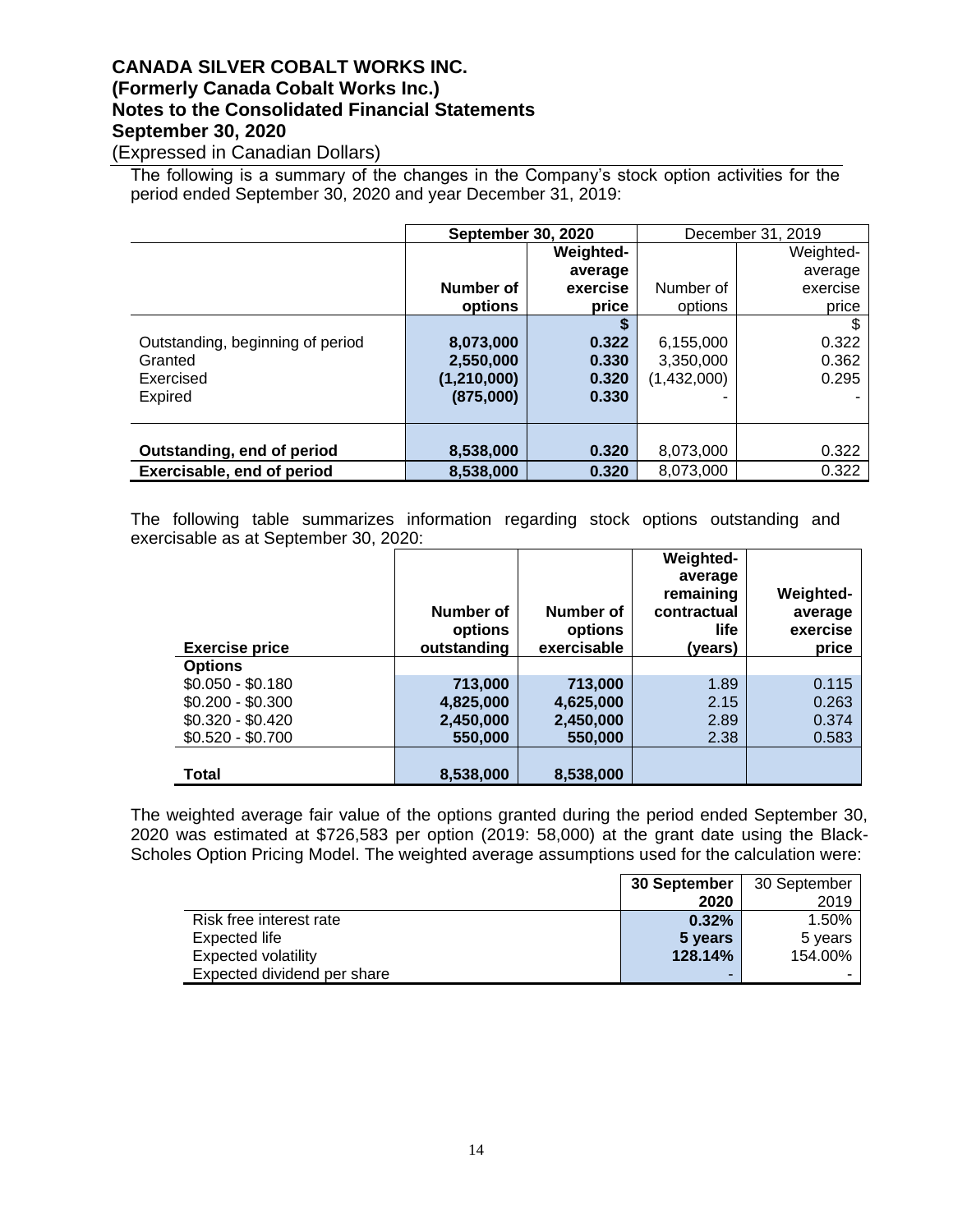#### **8.4 Share purchase warrants**

The following is a summary of the changes in the Company's share purchase warrants for the periods ended September 30, 2020 and year ended December 31, 2019:

|                                | <b>September 30, 2020</b> |           | December 31, 2019 |           |
|--------------------------------|---------------------------|-----------|-------------------|-----------|
|                                |                           | Weighted- |                   | Weighted- |
|                                |                           | average   |                   | average   |
|                                | Number of                 | exercise  | Number of         | exercise  |
|                                | warrants                  | price     | warrants          | price     |
|                                |                           | S         |                   |           |
| Outstanding, beginning of year | 10,126,856                | 0.570     | 15,451,794        | 0.322     |
| Granted                        | 17,273,305                | 0.620     | 6,537,988         | 0.362     |
| Exercised                      | (3,038,690)               | 0.422     | (5,597,913)       | 0.295     |
| Expired                        | (1, 171, 011)             | 0.740     | (6, 265, 013)     | 0.740     |
|                                |                           |           |                   |           |
|                                |                           |           |                   |           |
| Outstanding, end of period     | 23,190,460                | 0.610     | 10.126.856        | 0.570     |

During the period ended September 30, 2020, in conjunction with the private placements, the Company issued a total of 17,273,305 share purchase warrants.

The following table summarizes information regarding share purchase warrants outstanding and exercisable as at September 30, 2020:

| <b>Exercise price</b>   | <b>Number of warrants</b><br>outstanding | <b>Weighted-</b><br>average<br>remaining<br>contractual life<br>(years) | Weighted-<br>average<br>exercise<br>price |
|-------------------------|------------------------------------------|-------------------------------------------------------------------------|-------------------------------------------|
| Share purchase warrants |                                          |                                                                         |                                           |
| \$0.500                 | 2,876,493                                | 0.89                                                                    | \$0.500                                   |
| \$0.550                 | 6,672,071                                | 1.15                                                                    | \$0.550                                   |
| \$0.650                 | 12,485,231                               | 2.25                                                                    | \$0.650                                   |
| \$0.700                 | 1,156,665                                | 1.65                                                                    | \$0.700                                   |
|                         |                                          |                                                                         |                                           |
| <b>Total</b>            | 23,190,460                               | 1.89                                                                    | \$0.575                                   |

The weighted average fair value of the warrants granted during the period ended 30 September 2020 was estimated at \$0.416 per warrant at the grant date using the Black-Scholes Pricing Model. The weighted average assumptions used for the calculation were:

|                             | 30 September | 30 September |
|-----------------------------|--------------|--------------|
|                             | 2020         | 2019         |
| Risk free interest rate     | 0.32%        | 1.50%        |
| Expected life               | 2 to 5 years | 2 years      |
| <b>Expected volatility</b>  | 103.50%      | 100.00%      |
| Expected dividend per share | -            |              |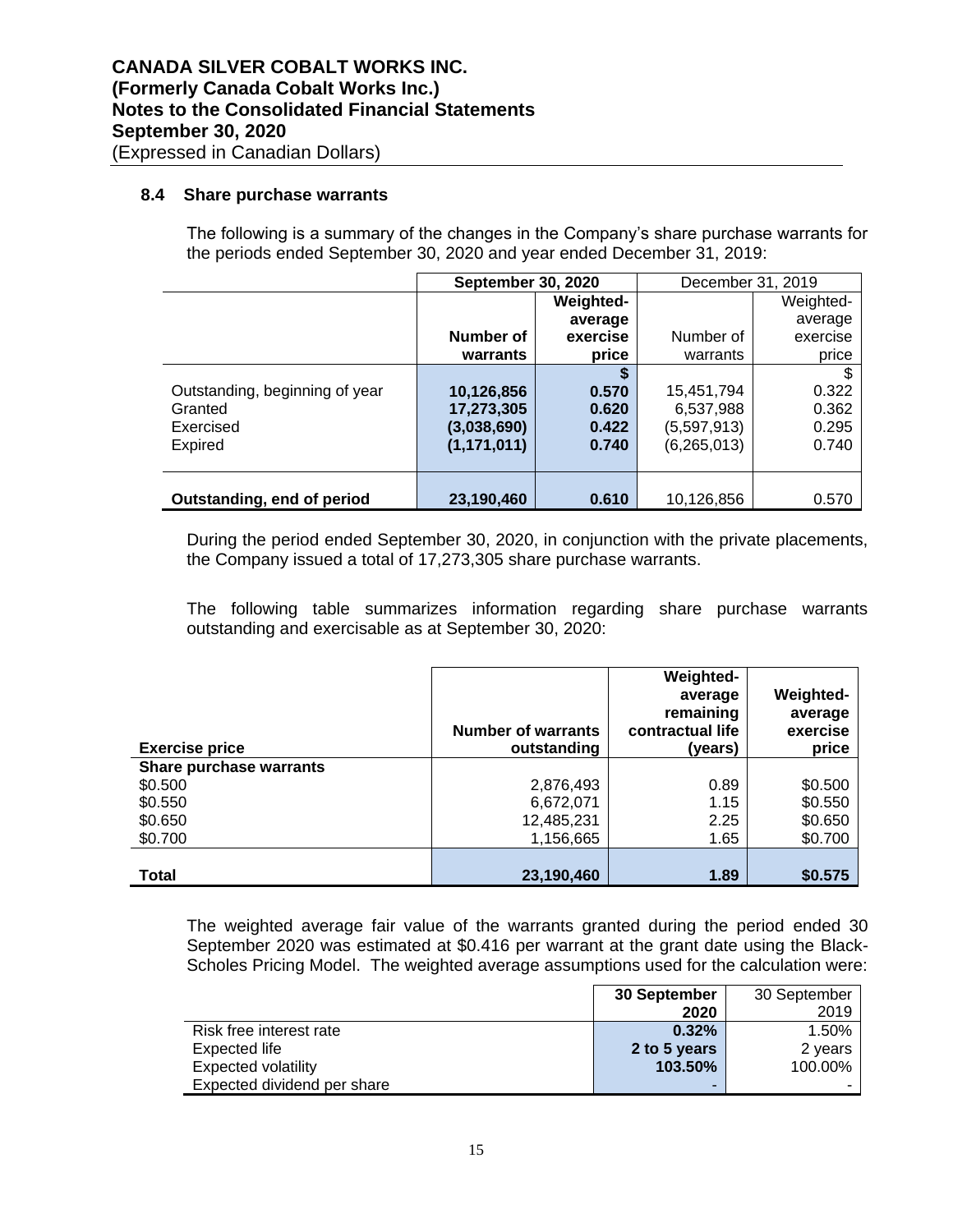## **9. LOSS PER SHARE**

The calculation of basic and diluted loss per share is based on the following data:

|                                           | Three months  | Three months  | Nine months   | Nine months   |
|-------------------------------------------|---------------|---------------|---------------|---------------|
|                                           | ended         | ended         | ended         | ended         |
|                                           | September 30, | September 30, | September 30, | September 30, |
|                                           | 2020          | 2019          | 2020          | 2019          |
|                                           |               |               |               |               |
| Net loss for the period                   |               | S             |               | S.            |
|                                           | (4, 124, 539) | (760, 352)    | (6,480,071)   | (2,094,695)   |
|                                           |               |               |               |               |
| Weighted average number of shares – basic |               |               |               |               |
| and diluted                               | 100,673,959   | 80,874,926    | 87,605,322    | 78,735,482    |
|                                           |               |               |               |               |
| Loss per share, basic and diluted         |               |               |               |               |
|                                           | S<br>(0.041)  | \$<br>(0.009) | (0.074)       | \$ (0.027)    |

The basic loss per share is computed by dividing the net loss by the weighted average number of common shares outstanding during the period. The diluted loss per share reflects the potential dilution of common share equivalents, such as outstanding stock options, share purchase warrants and convertible debentures, in the weighted average number of common shares outstanding during the period, if dilutive. All of the stock options and warrants were anti-dilutive for the periods ended 30 September 2020 and 2019.

## **10. RELATED PARTY TRANSACTIONS**

The Company has entered into agreements with officers of the Company and private companies controlled by officers and directors of the Company for management consulting, geological consulting and other services required by the Company.

In accordance with IAS 24, key management personnel are those persons having authority and responsibility for planning, directing and controlling the activities of the Company directly or indirectly, including any directors (executive and non-executive) of the Company.

The remuneration of officers and directors of the Company for the nine months ended September 30, 2020 was \$311,400 (2019 - \$202,200) and share based payments valued at \$726,583 (2019 - \$58,000).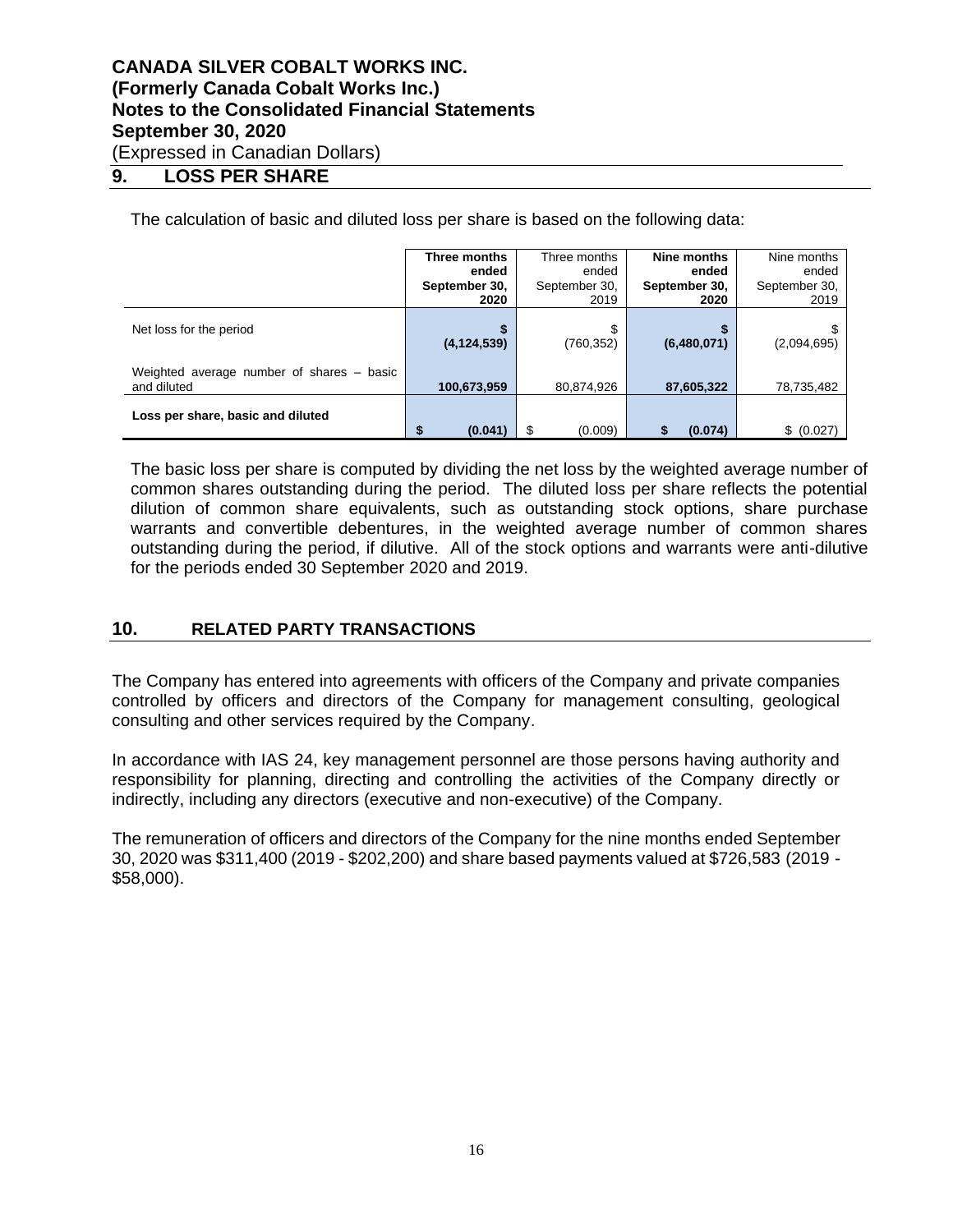## **11. CAPITAL MANAGEMENT**

The Company's Capital Management policies set out in the Company's audited financial statements for the year ended December 31, 2019 have been applied consistently for the period ended September 30, 2020.

## **12. FINANCIAL INSTRUMENTS AND RISK FACTORS**

The Company's financial risk management policies set out in the Company's audited financial statements for the year ended December 31, 2019 have been applied consistently for the period ended September 30, 2020.

### **13. COMMITMENTS AND CONTINGENCIES**

#### (a) Environmental Contingencies

The Company's exploration activities are subject to various laws and regulations governing the protection of the environment. These laws and regulations are continually changing and generally becoming more restrictive. The Company has made, and expects to make in the future, expenditures to comply with such laws and regulations.

#### (b) Flow-Through Shares

The Company has indemnified the subscribers of current and previous flow-through share offerings against any tax related amounts that may become payable by the subscribers as a result of the Company not meeting this expenditure commitment.

#### (c) Management Contracts

The Company is party to a management contract. Upon the occurrence of certain events such as a change in control, the contract requires payment of up to \$270,000. As a triggering event has not taken place, the contingent payment has not been reflected in these financial statements.

The Company is party to several management and consulting contracts. As a result of these contracts the Company is committed to future payments of approximately \$180,000 which are payable as the contractual services are performed over the next year.

The Company has entered into a Memorandum of Understanding ("MOU") with the Matachewan First Nation community in connection with certain exploration and evaluation programs in their area; to support the engagement process two per cent of the exploration costs are provided to the First Nation.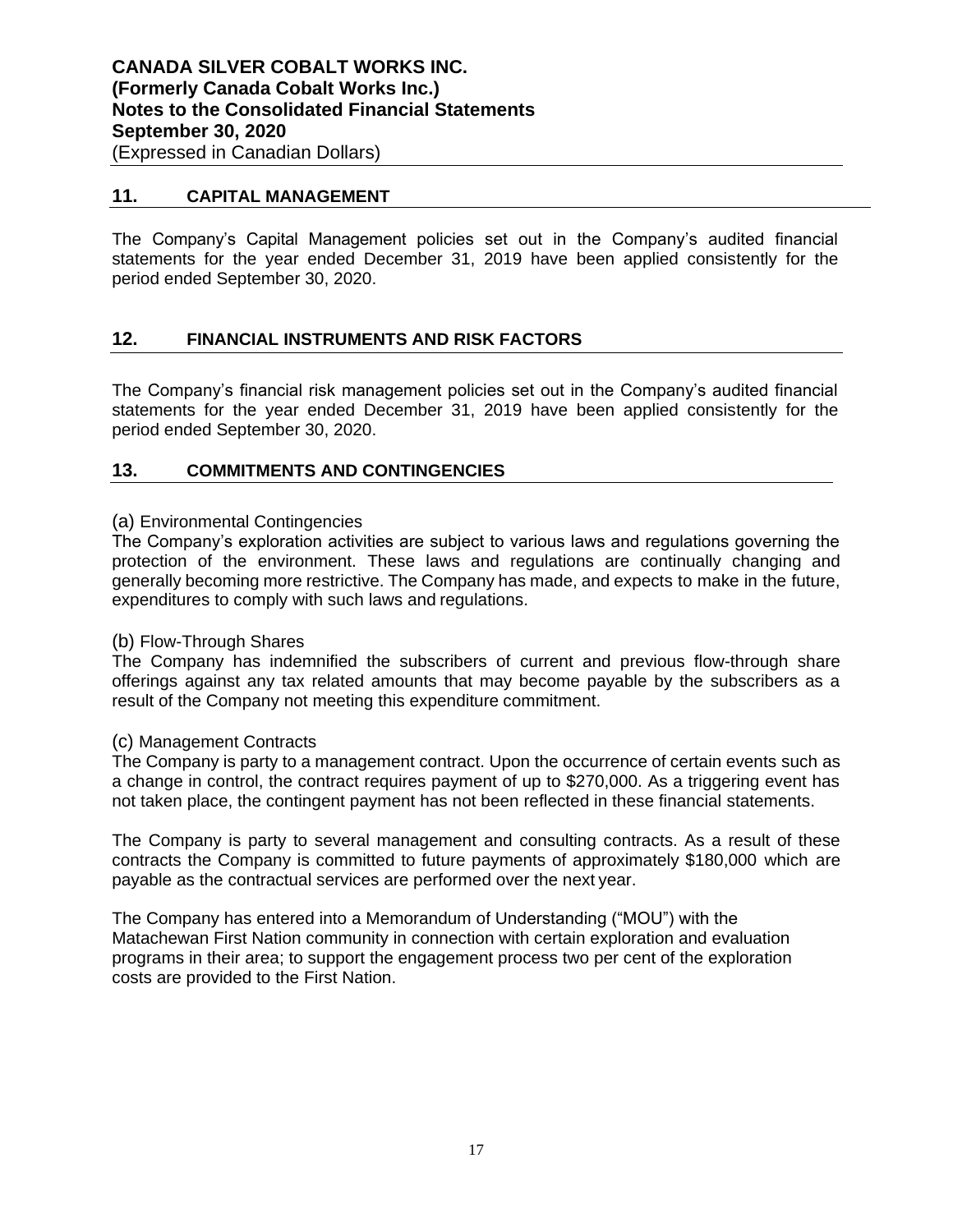## **CANADA SILVER COBALT WORKS INC. (Formerly Canada Cobalt Works Inc.) Notes to the Consolidated Financial Statements September 30, 2020** (Expressed in Canadian Dollars)

In addition, the Company has entered into a second Memorandum of Understanding ("MOU") with both Temagami First Nation and Teme-Augama Nation to provide a framework process for consultation during the life of the project.

The MOUs also include terms outlining environmental protection, employment, training and business opportunities, and mitigation of impacts on the traditional pursuits of the members of the First Nation communities.

## **14. SUBSEQUENT EVENTS**

**Since 30 September 2020**, the outbreak of the novel strain of coronavirus, specifically identified as "COVID-19", has resulted in governments worldwide enacting emergency measures to combat the spread of the virus. These measures, which include the implementation of travel bans, self-imposed quarantine periods and social distancing, have caused material disruption to businesses globally resulting in an economic slowdown. Global equity markets have experienced significant volatility and weakness. Governments and central banks have reacted with significant monetary and fiscal interventions designed to stabilize economic conditions. The duration and impact of the COVID-19 outbreak is unknown at this time, as is the efficacy of the government and central bank interventions. It is not possible to reliably estimate the length and severity of these developments and the impact on the financial results and condition of the Company and its operations in future periods.

**October 22, 2020**, the Company has graduated to Tier 1 on the TSX Venture Exchange. The TSX Venture Exchange classifies issuers into different tiers based on standards including historical financial performance, stage of development and financial resources. Tier 1 is the Exchange's premier tier and is reserved for its most advanced issuers.

**October 23, 2020**, the Company has appointed Robert Guanzon as the new CFO of Canada Silver Cobalt due to the passing of the former CFO, Tom Devlin.

**October 30, 2020,** the Company entered into an option agreement with MagNor Resources (MagNor) dated October 26, 2020 whereby Canada Silver Cobalt may earn an undivided 100% Interest, subject to a 2% NSR, in the MagNor's B2 property in Quebec, Canada. The property has 12 claims totaling 670 hectares (6.7km2). The Agreement is subject to TSX Venture Exchange ("Exchange") acceptance.

## Terms of the Agreement

Pursuant to the terms of the Agreement, the Company may exercise the option with MagNor as follows:

- On Closing, making a payment of \$62,500**(1) -** (120,238 shares issued);
- 24 months from Closing, making a payment of \$62,500**(1)**;
- 36 months from Closing, making a payment of \$62,500**(1)**; and

• 36 months from Closing, incurring an aggregate of \$100,000 in Exploration Expenditures on the Ni Cu property;

*<sup>(1)</sup> Payment can be made in cash or through the issuance of Canada Silver Cobalt shares at a price per common share equal to the volume weighted average trading price of the Company's shares on the Exchange for the ten (10) trading days immediately preceding the Closing Date, at the option of the Company.*